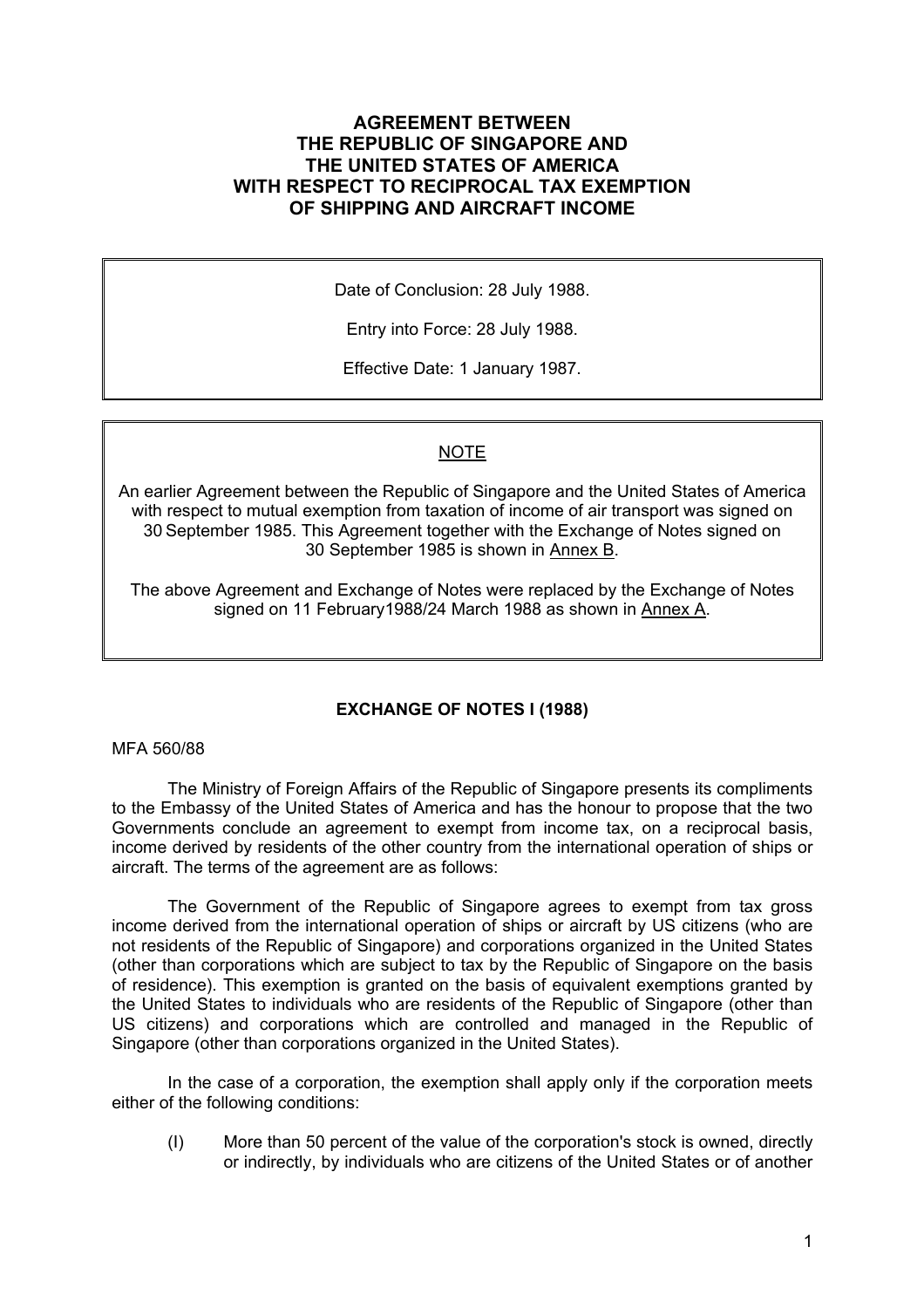country which grants a reciprocal exemption to residents (both individuals and corporations) of the Republic of Singapore; or

(II) The corporation's stock is primarily and regularly traded on an established securities market in the United States, or is wholly-owned by a corporation whose stock is so traded and which is also organized in the United States. For the purposes of sub-paragraph (I), the Government of the United States of America will be treated as an individual resident of the United States of America.

Gross income includes all income derived from the operation of ships or aircraft, including:

- (I) Income from the rental of ships or aircraft used in international transport on a full (time or voyage) or bareboat basis;
- (II) Income from the rental of containers and related equipment used in international transport which is incidental to income from the international operation of ships or aircraft;
- (III) Income from the participation in shipping or air transport pools which engage in international operation of ships or aircraft; and
- (IV) Gains from the alienation of ships or aircraft by a person whose predominant activity is the international operation of ships or aircraft.

The Ministry of Foreign Affairs considers that this note, together with the Embassy's reply note confirming that the Government of the United States of America agrees to these terms, constitute an agreement amending the agreement of 24 March 1988. This agreement shall enter into force on the date of the Embassy's reply note and shall have effect with respect to taxable years beginning on or after 1 January 1987.

If any difficulty or doubt as to the interpretation or application of this agreement should arise, the competent authorities of the two countries shall seek to resolve such difficulty or doubt by mutual agreement. For this purpose, the competent authorities are:

- (A) In the United States, the Secretary of the Treasury or his authorised representative; and
- (B) In Singapore, the Minister for Finance or his authorised representative.

Either government may terminate this agreement by giving written notice of termination through diplomatic channels.

The Ministry of Foreign Affairs of the Republic of Singapore avails itself of this opportunity to renew to the Embassy of the United States of America the assurances of its highest consideration.

**SINGAPORE** 5 July 1988

Embassy of the United States of America Singapore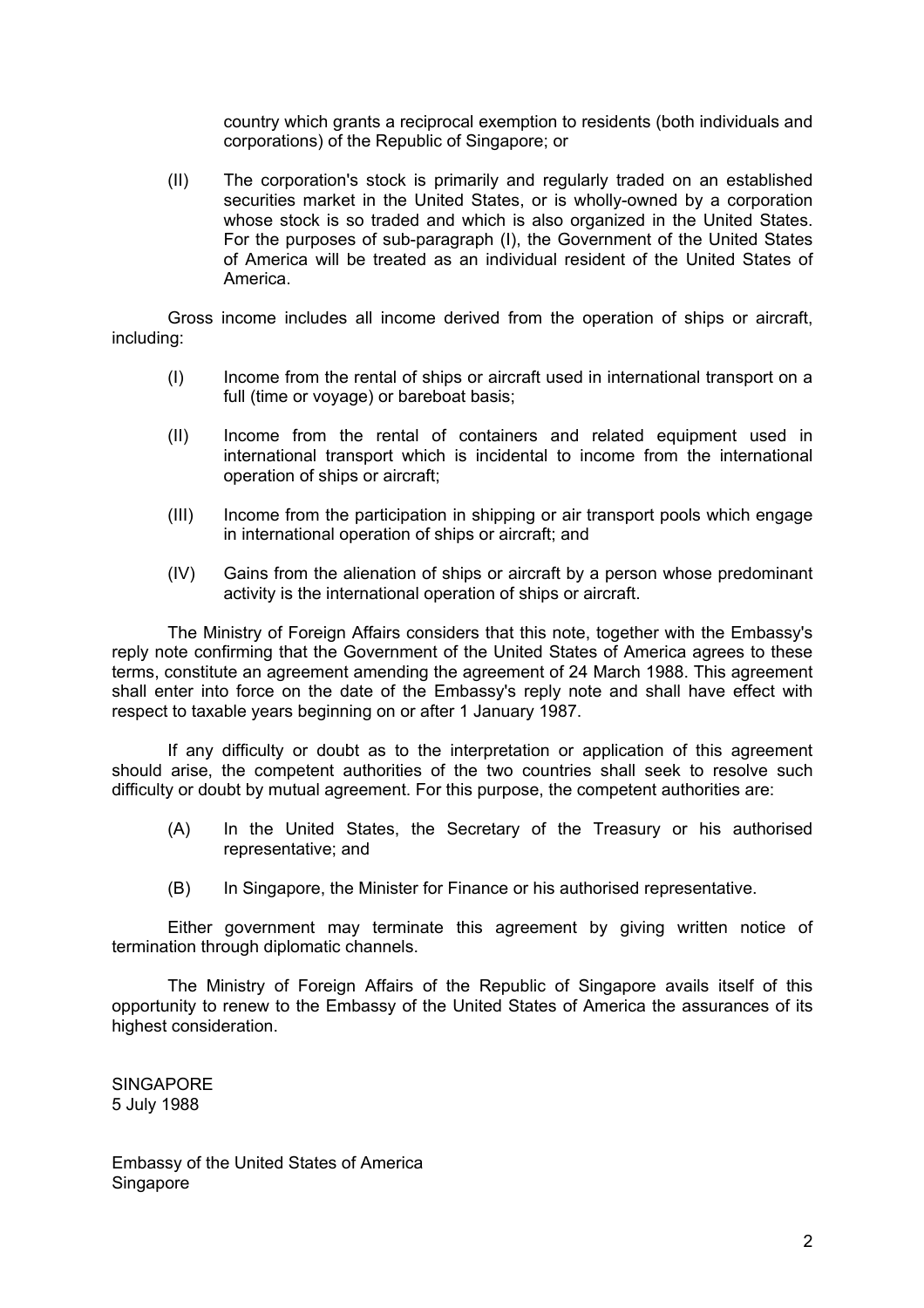#### No. 297/88

The Embassy of the United States of America presents its compliments to the Ministry of Foreign Affairs of the Republic of Singapore and has the honor to acknowledge receipt of the Ministry's note no. 560/88 dated July 5, 1988, proposing the terms of an amended agreement to exempt from income tax, on a reciprocal basis, income derived by residents of the other country from the international operation of ships or aircraft. The terms of the agreement are as follows:

The government of the United States of America, in accordance with Sections 872(B) and 883(A) of the Internal Revenue Code, agrees to exempt from tax gross income derived from the international operation of ships or aircraft by individuals who are residents of the Republic of Singapore (other than U.S. citizens) and corporations which are controlled and managed in the Republic of Singapore (other than corporations organized in the United States). This exemption is granted on the basis of equivalent exemptions granted by the Republic of Singapore to citizens of the United States (who are not residents of the Republic of Singapore) and to corporations organized in the United States (which are not subject to tax by the Republic of Singapore on the basis of residence).

In the case of a corporation, the exemption shall apply only if the corporation meets either of the following conditions:

- (I) More than 50 percent of the value of the corporation's stock is owned, directly or indirectly, by individuals who are residents of the Republic of Singapore or of another country which grants a reciprocal exemption to U.S. citizens and corporations; or
- (II) The corporation's stock is primarily and regularly traded on an established securities market in the Republic of Singapore, or is wholly-owned by a corporation whose stock is so traded and which is also organized in the Republic of Singapore.

For the purpose of sub-paragraph (I), the Government of the Republic of Singapore will be treated as an individual resident of the Republic of Singapore. For purposes of the exemption from U.S. tax, sub-paragraph (I) will be considered to be satisfied if the corporation is a "controlled foreign corporation" under the Internal Revenue Code.

Gross income includes all income derived from the operation of ships or aircraft, including:

- (I) Income from the rental of ships or aircraft used in international transport on a full (time or voyage) or bareboat basis;
- (II) Income from the rental of containers and related equipment used in international transport which is incidental to income from the international operation of ships or aircraft;
- (III) Income from the participation in shipping or air transport pools which engage in international operation of ships or aircraft; and
- (IV) Gains from the alienation of ships or aircraft by a person whose predominant activity is the international operation of ships or aircraft.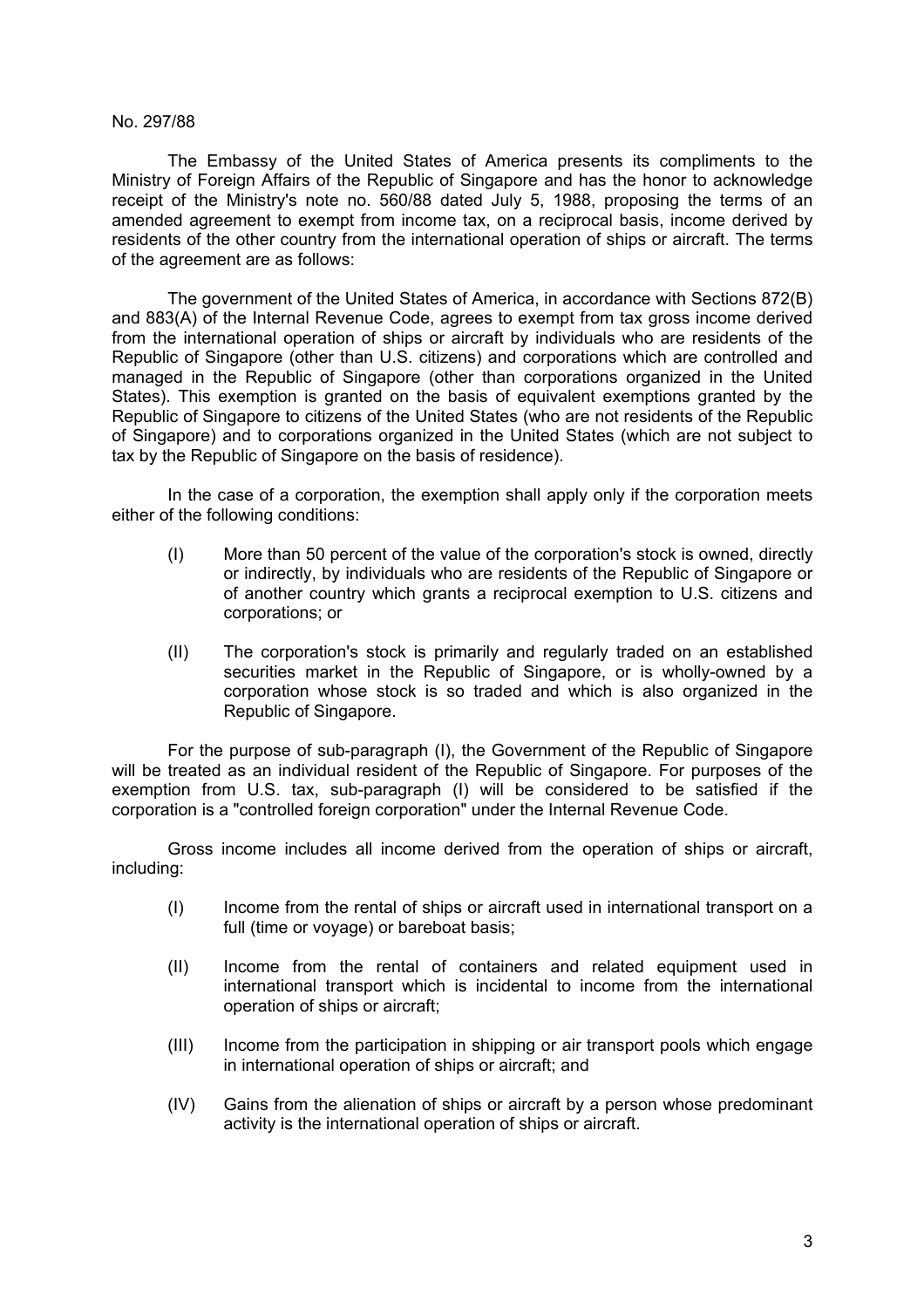The Embassy of the United States of America is pleased to confirm that the Ministry's note and this reply note constitute an agreement amending the agreement of March 24, 1988. This agreement shall enter into force on today's date and shall have effect with respect to taxable years beginning on or after 1 January 1987.

If any difficulty or doubt as to the interpretation or application of this agreement should arise, the competent authorities of the two countries shall seek to resolve such difficulty or doubt by mutual agreement. For this purpose, the competent authorities are:

- (A) In the United States, the Secretary of the Treasury or his authorized representative; and
- (B) In Singapore, the Minister for Finance or his authorized representative.

Either Government may terminate this agreement by giving written notice of termination through diplomatic channels.

The Embassy of the United States of America avails itself of this opportunity to renew to the Ministry of Foreign Affairs the assurances of its highest consideration.

Embassy of the United States of America

Singapore, July 28, 1988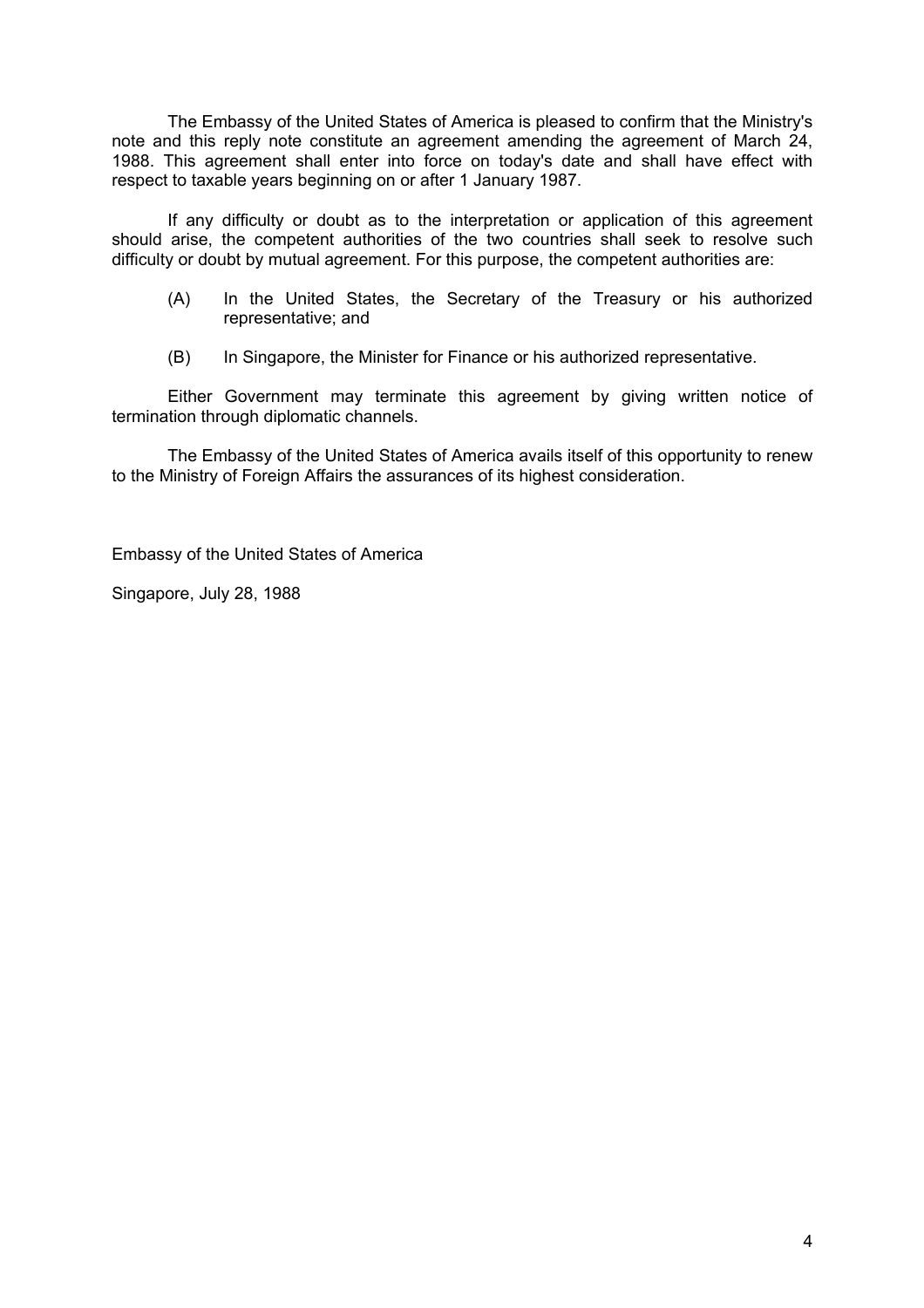## **ANNEX A**

### **EXCHANGE OF NOTE II (1988)**

#### No. 064/88

The Embassy of the United States of America presents its compliments to the Ministry of Foreign Affairs of the Republic of Singapore and has the honor to inform the Ministry that the Embassy wishes to replace the text of its Note No. 425/87 dated December 24, 1987, with the revised language below. This Note, therefore, proposes that the two Governments conclude an agreement to exempt from income tax, on a reciprocal basis, income derived by residents of the other country from the international operation of aircraft. The terms of the agreement are as follows:

The Government of the United States of America, in accordance with sections 872(b) and 883(a) of the Internal Revenue Code, agrees to exempt from tax gross income derived from the international operation of aircraft by individuals who are residents of the Republic of Singapore (other than U.S. citizens) and corporations which are controlled and managed in the Republic of Singapore (other than corporations organized in the United States). This exemption is granted on the basis of equivalent exemptions granted by the Republic of Singapore to citizens of the United States (who are not residents of the Republic of Singapore) and to corporations organized in the United States (which are not subject to tax by the Republic of Singapore on the basis of residence).

In the case of a corporation, the exemption shall apply only if the corporation meets either of the following conditions:

- (I) More than 50 percent of the value of the corporation's stock is owned, directly or indirectly, by individuals who are residents of the Republic of Singapore or of another country which grants a reciprocal exemption to U.S. citizens and corporations; or
- (II) The corporation's stock is primarily and regularly traded on an established securities market in the Republic of Singapore, or is wholly-owned by a corporation whose stock is so traded and which is also organized in the Republic of Singapore.

For the purpose of sub-paragraph (I), the Government of the Republic of Singapore will be treated as an individual resident of the Republic of Singapore. For purposes of the exemption from U.S. tax, sub-paragraph (I) will be considered to be satisfied if the corporation is a "controlled foreign corporation" under the Internal Revenue Code.

Gross income includes all income derived from the operation of aircraft, including:

- (I) Income from the rental of aircraft used in international transport on a full (time or voyage) or bareboat basis;
- (II) Income from the rental of containers and related equipment used in international transport which is incidental to income from the international operation of aircraft;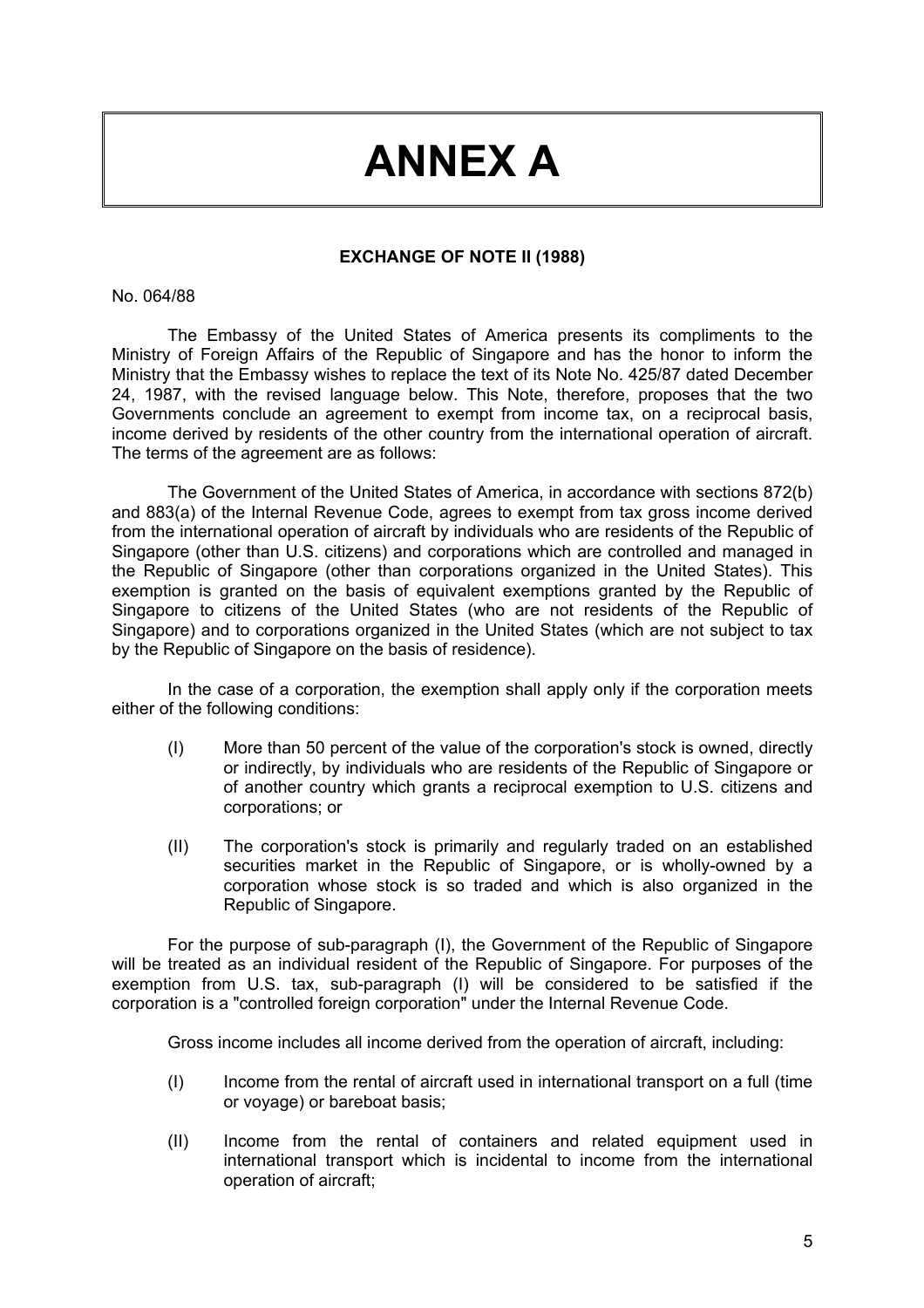- (III) Income from the participation in air transport pools which engage in international operation of aircraft; and
- (IV) Gains from the alienation of aircraft by a person whose predominant activity is the international operation of aircraft.

The Embassy of the United States of America considers that this note, together with the Ministry's reply note confirming that the Government of the Republic of Singapore agrees to these terms, constitutes an agreement amending the agreement of 30 September 1985. This agreement shall enter into force on the date of the Ministry's reply note and shall have effect with respect to taxable years beginning on or after 1 January 1987.

If any difficulty or doubt as to the interpretation or application of this agreement should arise, the competent authorities of the two countries shall seek to resolve such difficulty or doubt by mutual agreement. For this purpose, the competent authorities are:

- (A) In the United States, the Secretary of the Treasury or his authorized representative; and
- (B) In Singapore, the Minister for Finance or his authorized representative.

Either government may terminate this agreement by giving written notice of termination through diplomatic channels.

The Embassy of the United States of America takes this opportunity to renew to the Ministry of Foreign Affairs of the Republic of Singapore the assurances of its highest consideration.

Embassy of the United States of America Singapore, February 11, 1988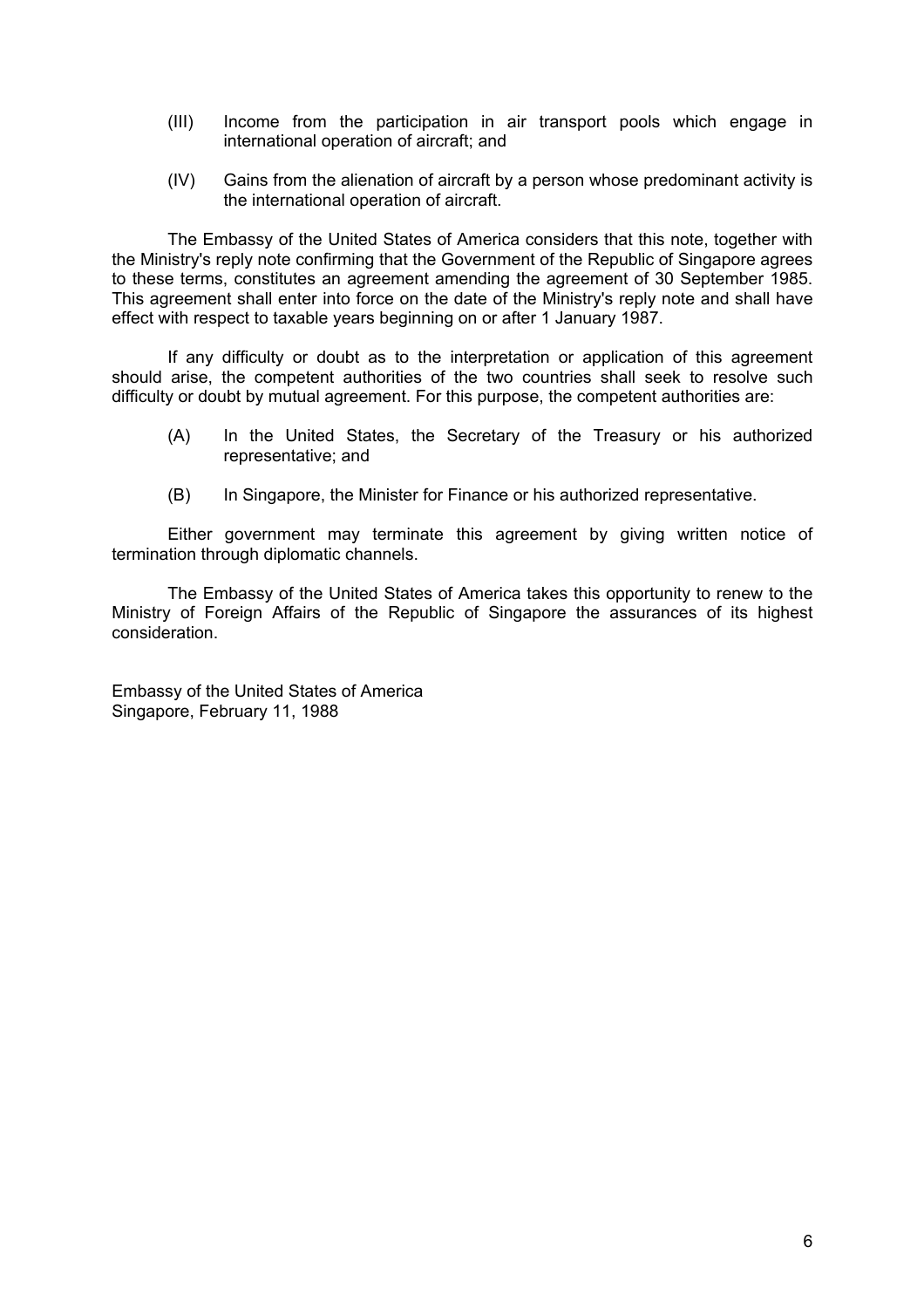#### MFA 254/88

The Ministry of Foreign Affairs of the Republic of Singapore presents its compliments to the Embassy of the United States of America and has the honor to acknowledge receipt of the Embassy's note No 064/88, dated 11 February 1988, proposing the terms of the reciprocal exemption from income tax of income derived from the international operation of aircraft.

The Government of the Republic of Singapore agrees to exempt from tax gross income derived from the international operation of aircraft by U.S. citizens (who are not residents of the Republic of Singapore) and corporations organized in the United States (other than corporations which are subject to tax by the Republic of Singapore on the basis of residence). This exemption is granted on the basis of equivalent exemptions granted by the United States to individuals who are residents of the Republic of Singapore (other than U.S. citizens) and corporations which are controlled and managed in the Republic of Singapore (other than corporations organized in the United States).

In the case of a corporation, the exemption shall apply only if the corporation meets either of the following conditions:

- (I) More than 50 percent of the value of the corporation's stock is owned, directly or indirectly, by individuals who are citizens of the United States or of another country which grants a reciprocal exemption to residents (both individuals and corporations) of the Republic of Singapore; or
- (II) The corporation's stock is primarily and regularly traded on an established securities market in the United States, or is wholly-owned by a corporation whose stock is so traded and which is also organized in the United States. For the purposes of sub-paragraph (I), the Government of the United States of America will be treated as an individual resident of the United States of America.

Gross income includes all income derived from the operation of aircraft, including:

- (I) Income from the rental of aircraft used in international transport on a full (time or voyage) or bareboat basis;
- (II) Income from the rental of containers and related equipment used in international transport which is incidental to income from the international operation of aircraft;
- (III) Income from the participation in air transport pools which engage in international operation of aircraft; and
- (IV) Gains from the alienation of aircraft by a person whose predominant activity is the international operation of aircraft.

The Ministry of Foreign Affairs is pleased to confirm that the Embassy's note and this reply note constitute an agreement amending the agreement of 30 September 1985. This agreement shall enter into force on the date of the Ministry's reply note and shall have effect with respect to taxable years beginning on or after 1 January 1987.

If any difficulty or doubt as to the interpretation or application of this agreement should arise, the competent authorities of the two countries shall seek to resolve such difficulty or doubt by mutual agreement. For this purpose, the competent authorities are: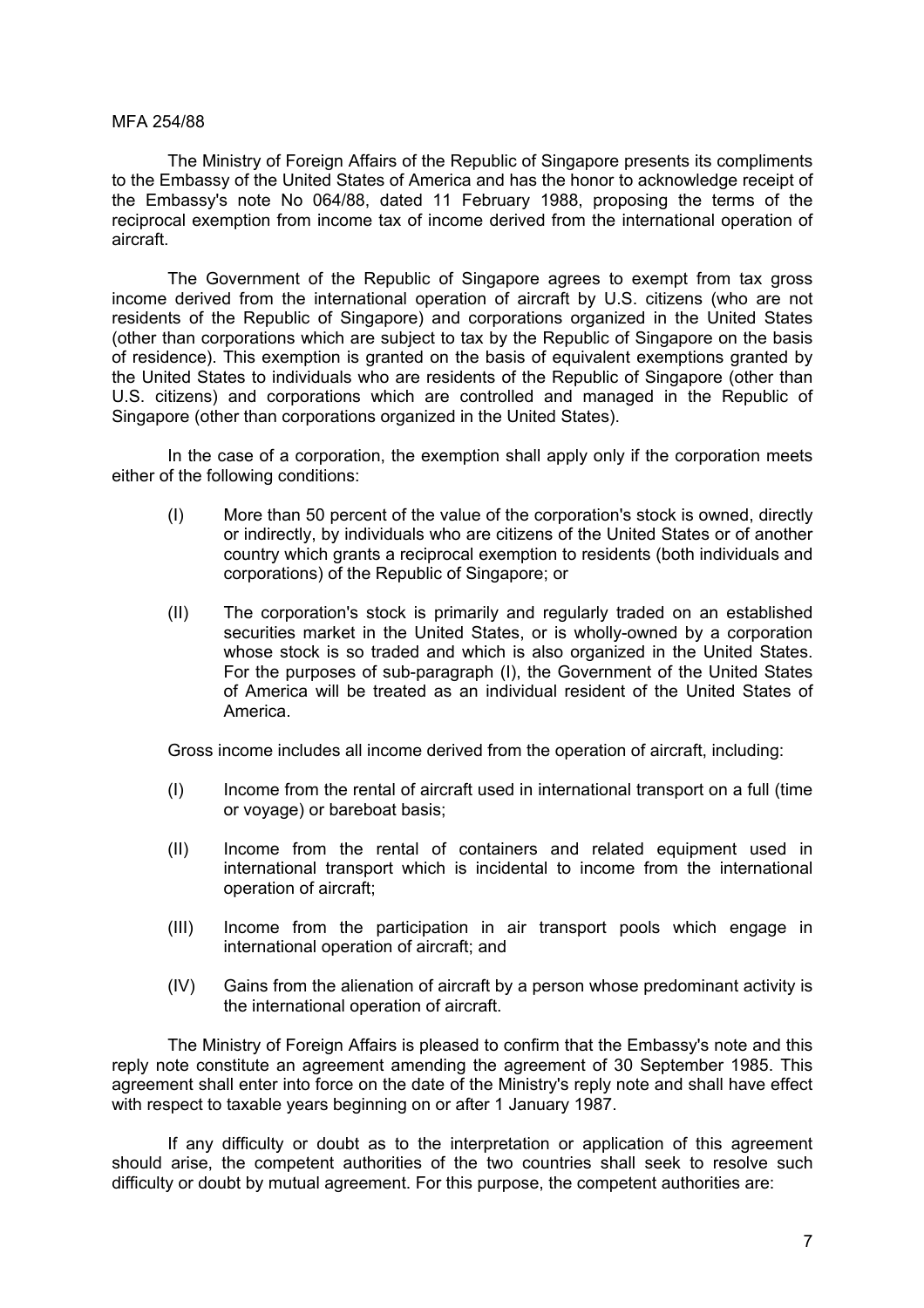- (A) In the United States, the Secretary of the Treasury or his authorized representative; and
- (B) In Singapore, the Minister for Finance or his authorised representative.

Either government may terminate this agreement by giving written notice of termination through diplomatic channels.

The Ministry of Foreign Affairs of the Republic of Singapore avails itself of this opportunity to renew to the Embassy of the United States of America the assurances of its highest consideration.

**SINGAPORE** 24 March 1988

Embassy of the United States of America **Singapore**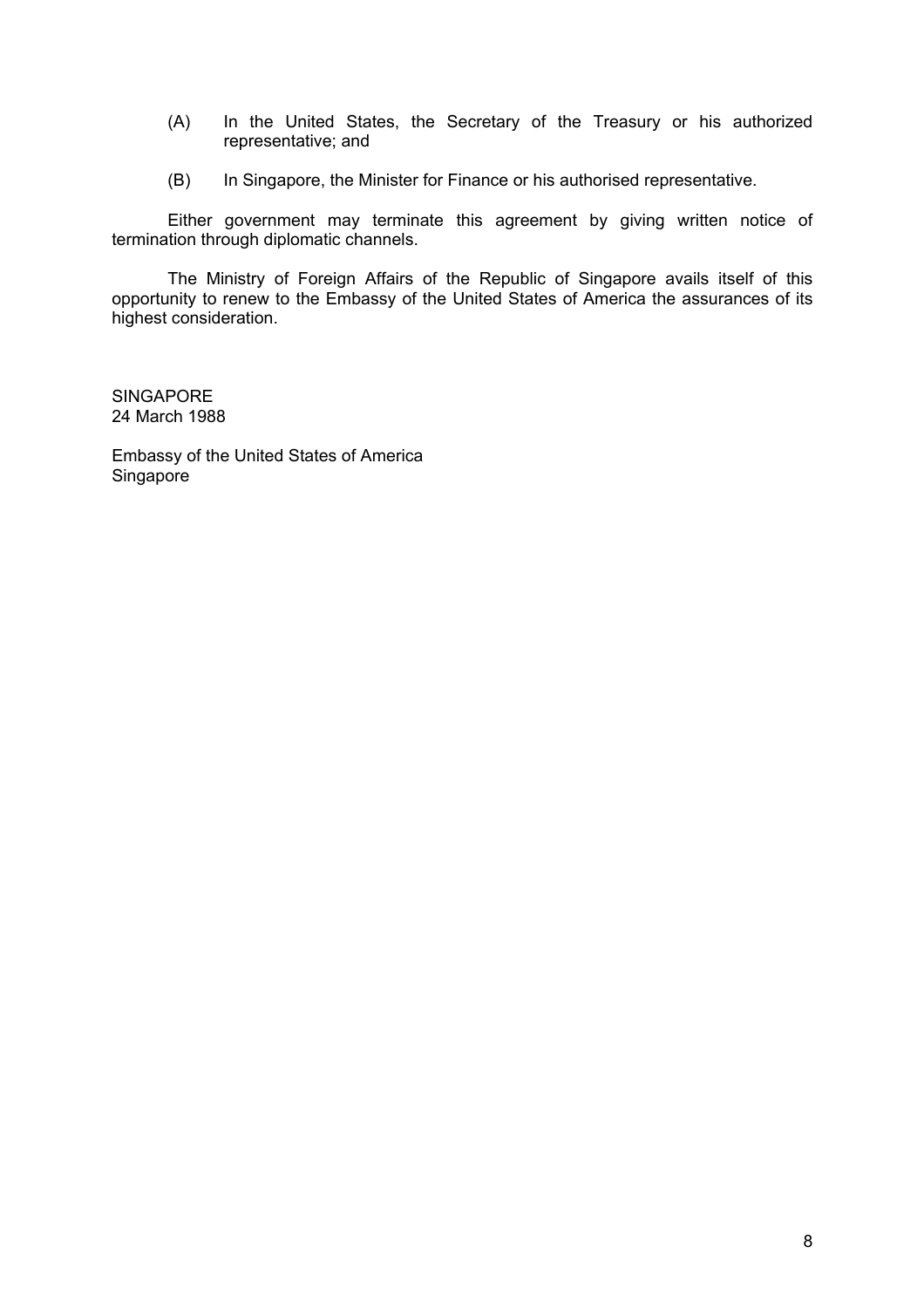# **ANNEX B**

## **AGREEMENT BETWEEN THE REPUBLIC OF SINGAPORE AND THE UNITED STATES OF AMERICA WITH RESPECT TO MUTUAL EXEMPTION FROM TAXATION OF INCOME OF AIR TRANSPORT**

The Government of the Republic of Singapore and the Government of the United States of America have agreed on the following provisions with respect to the reciprocal exemption from taxation of air transport income:

1. Income of a citizen or corporation of a Contracting State from the operation of aircraft registered in that Contracting State shall be exempt from tax by the other Contracting State.

- 2. The term "income from the operation of aircraft" means
	- A. Income derived from the operation of aircraft in respect of carriage of passengers, mails, livestock or goods and the sale of tickets related to such operations, including income and profits from the rental of aircraft on a full basis; and
	- B. Income from the rental of aircraft on a bareboat basis and from the rental of containers and related equipment used in international transport if in each case such rental is incidental to the operation of aircraft.

3. Gains derived by a citizen or corporation of a Contracting State from the alienation of aircraft registered in that Contracting State shall be exempt from tax in the other Contracting State.

4. The provisions of paragraphs 1 and 3 shall likewise apply to the share of income or gain of a citizen or corporation of a Contracting State with respect to the participation of aircraft registered in that Contracting State in air transport pools.

5. Nothing in this Agreement prevents a Contracting State from taxing its residents and citizens.

6. The competent authorities of the Contracting States shall seek to resolve by mutual agreement any difficulties or doubts as to the interpretation or application of this Agreement. For this purpose the competent authority is:

- A. In Singapore, the Minister for Finance or his authorized representative;
- B. In the United States, the Secretary of the Treasury or his authorized representative.

7. This Agreement shall enter into force on January 1, 1986 and its provisions shall have effect with respect to income derived on or after that date.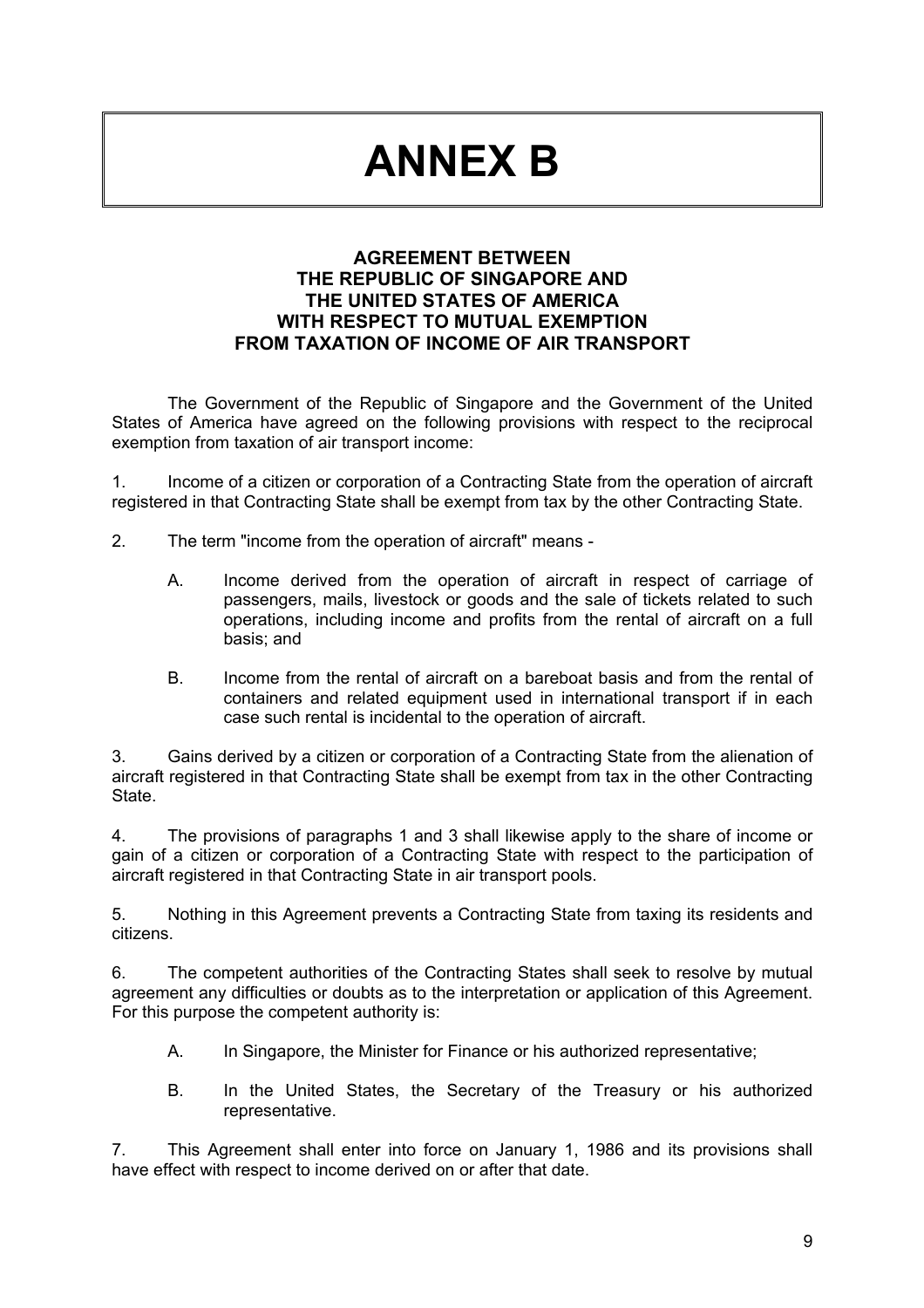8. This Agreement shall remain in force indefinitely unless terminated by either Contracting State. Either Contracting State may terminate the Agreement by giving the other Contracting State written notice, through diplomatic channels, on or before the thirtieth of June in any calendar year, and in such event the Agreement shall cease to have effect for income arising on or after the first of January of the calendar year immediately following the year in which the notice is given.

IN WITNESS WHEREOF the undersigned, being duly authorized thereto by their respective Governments, have signed this Agreement.

DONE in duplicate at Singapore this 30th day of September, 1985, in the English Language.

For the Government of the Republic of Singapore

For the Government of the United States of America

HSU TSE-KWANG H.E. J STAPLETON ROY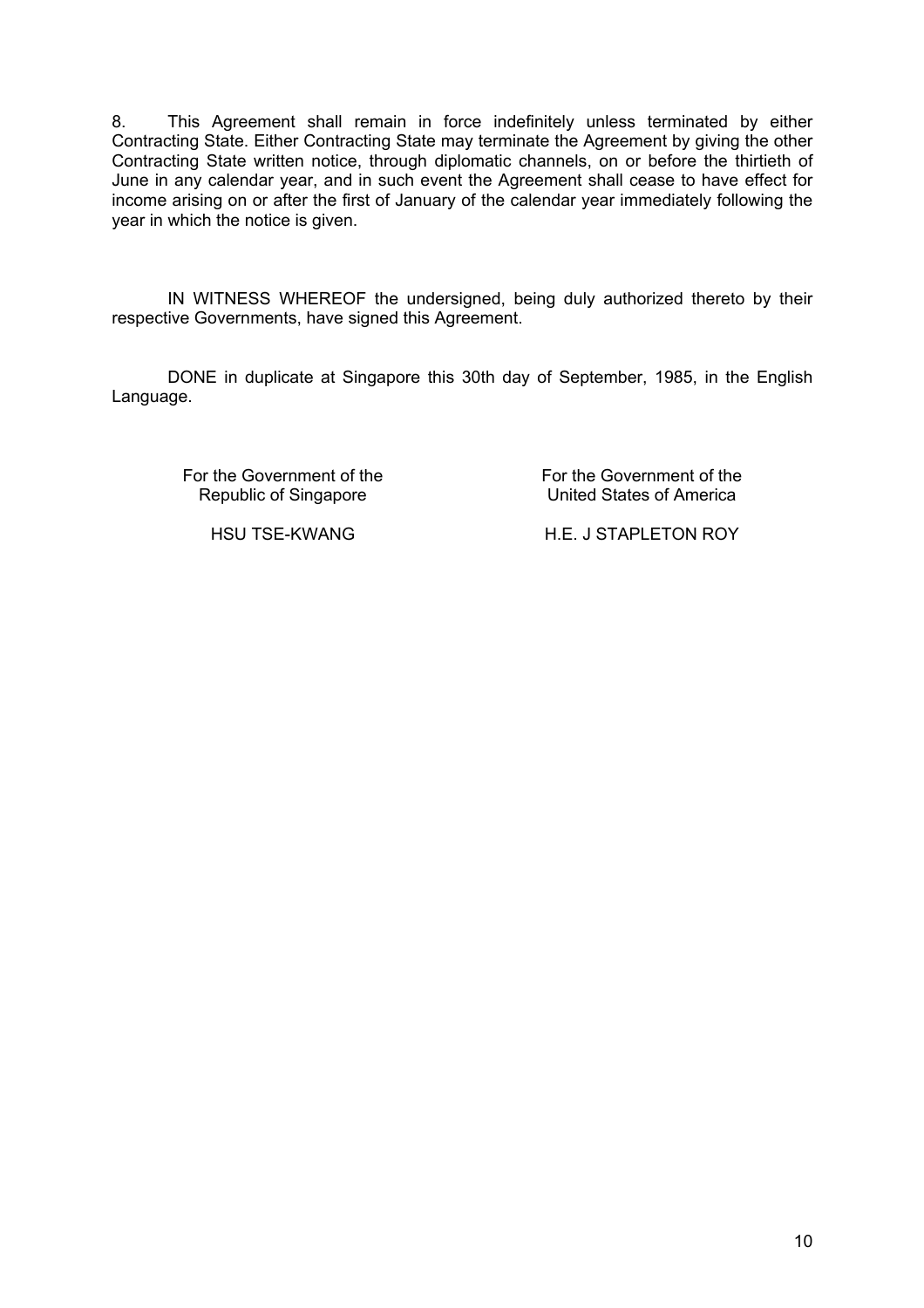#### **EXCHANGE OF NOTES III (1985)**

30 Sep 85

HE Mr J Stapleton Roy Ambassador Embassy of the United States of America Hill Street Singapore 0617

Your Excellency

I have the honor to refer to the Agreement between the Government of the Republic of Singapore and Government of the United States of America with respect to the reciprocal exemption from taxation of air transport income, which was signed today, and to confirm, on behalf of the Government of Singapore, the following understanding regarding that Agreement.

2 It is the intention of both parties to seek in the future a broader reciprocal exemption of the earnings from international air transportation. In the interim it is recognized that U.S. law currently permits exemption, on a reciprocal basis, only of the earnings of aircraft registered in the other country. Nevertheless, it is recognized that under the operation of U.S. tax law, Singapore air transport enterprises have had no federal income tax liability in the United States. Today's Agreement exempts from Singapore income tax the earnings of U.S. air transport enterprises operated in Singapore. In the event that a Singapore air transport enterprise operating in the United States incurs a U.S. federal income tax liability as a result of a change in U.S. law, representatives of the two Governments will consult for the purpose of making appropriate revisions of the Agreement. If the two parties cannot agree on appropriate revision, Singapore will assess U.S. air transport enterprises on the same basis as it did prior to the 1983 amendments to Sections 27 and 28 of the Singapore Income Tax Act in respect of income earned in years in which a Singapore air transport enterprise incurs a U.S. federal income tax liability as a result of the change in U.S. law.

Yours Sincerely

HSU TSE-KWANG COMMISSIONER OF INLAND REVENUE